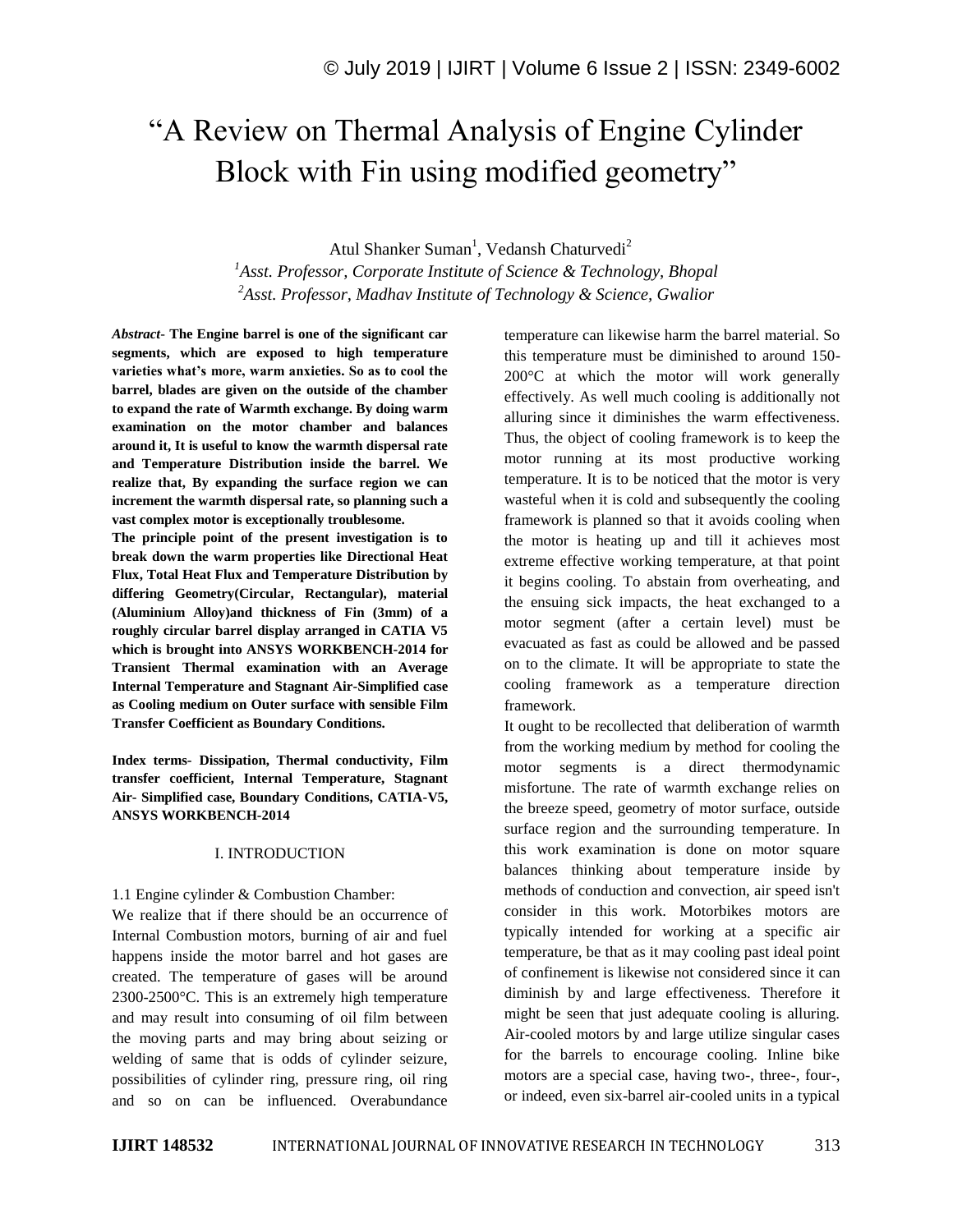square. Water-cooled motors with just a couple of barrels may likewise utilize singular chamber cases, however this makes the cooling framework increasingly mind boggling. The Ducati bike organization, which for quite a long time utilized aircooled engines with singular barrel cases, held the essential plan of their V-twin motor while adjusting it to water-cooling.

### 1.2 Cooling of engine cylinder:

(a) Air cooling in typical reason, bigger parts of a motor stay presented to the barometrical air. At the point when the vehicles run, the air at certain relative speed encroaches upon the motor, and ranges away its warmth. The warmth diverted by the air is because of regular convection, thusly this technique is known as Natural air-cooling. Motors mounted on 2 wheelers are for the most part cooled by regular air. As the warmth dispersal is an element of frontal cross-sectional region of the motor, along these lines there exists a need to extend this zone. A motor with broaden territory will winds up cumbersome and thusly will likewise decrease the power by weight proportion. Thus, as an elective course of action, blades are built to upgrade the frontal cross-sectional zone of the motor. Blades (or ribs) are sharp projections given on the surfaces of chamber square and barrel head. They increment the external contact territory between a chamber and the air. Blades are, by and large, threw indispensably with the barrel. They may likewise be mounted on the chamber.

A Fin is a surface that reaches out from an item to expand the rate of warmth exchange to or from nature by expanding convection.

The measure of conduction, convection, radiation of an item decides the measure of warmth it exchanges. Expanding the temperature contrast between the item and the earth, expanding the convection heat exchange coefficient, or expanding the surface territory of the article builds the Heat exchange. In some cases it isn't prudent or it isn't doable to change the initial two alternatives. Adding a balance to the item, be that as it may, expands the surface region and can now and then be conservative answer for warmth exchange issues. Circumferential blades around the chamber of an engine cycle motor and balances appended to condenser containers of an icebox are a couple of commonplace models.



### II. LITERATURE REVIEW

The conclusion result are obtain by analysis of following research paper Mulukuntla Vidya Sagar,Nalla Suresh et al. (2017, )[1]

The Engine cylinder is one of the major automobile component, which is subjected to high temperature variations and thermal stresses. In order to cool the cylinder, fins are provided on the surface of the cylinder to increase the rate of Heat transfer. By doing thermal analysis on the engine cylinder and fins around it, It is helpful to know the heat dissipation rate and Temperature Distribution inside the cylinder. We know that, By increasing the surface area we can increase the heat dissipation rate, so designing such a large complex engine is very difficult. The main aim of the present project is to analyse the thermal properties like Directional Heat Flux, Total Heat Flux and Temperature Distribution by varying Geometry(Circular, Rectangular), material (Aluminum Alloy, Magnesium Alloy) and thickness of Fin (3mm,2mm) of an approximately square cylinder model prepared in SOLIDWORKS-2013 which is imported into ANSYS WORKBENCH-2016 for Transient Thermal analysis with an Average Internal Temperature and Stagnant Air-Simplified case as Cooling medium on Outer surface with reasonable Film Transfer Coefficient as Boundary Conditions.

Young Researchers, Central Tehran Branch, Islamic Azad

University, Tehran, Iran[2] has stated that heat transfer in a straight fin with a step change in thickness and variable thermal conductivity which is losing heat by convection to its surroundings is developed via differential transformation method (DTM) and variation iteration method (VIM). In this study, we compare DTM and VIM results, with those of homotopy perturbaion method (HPM) and an accurate numerical solution to verify the accuracy of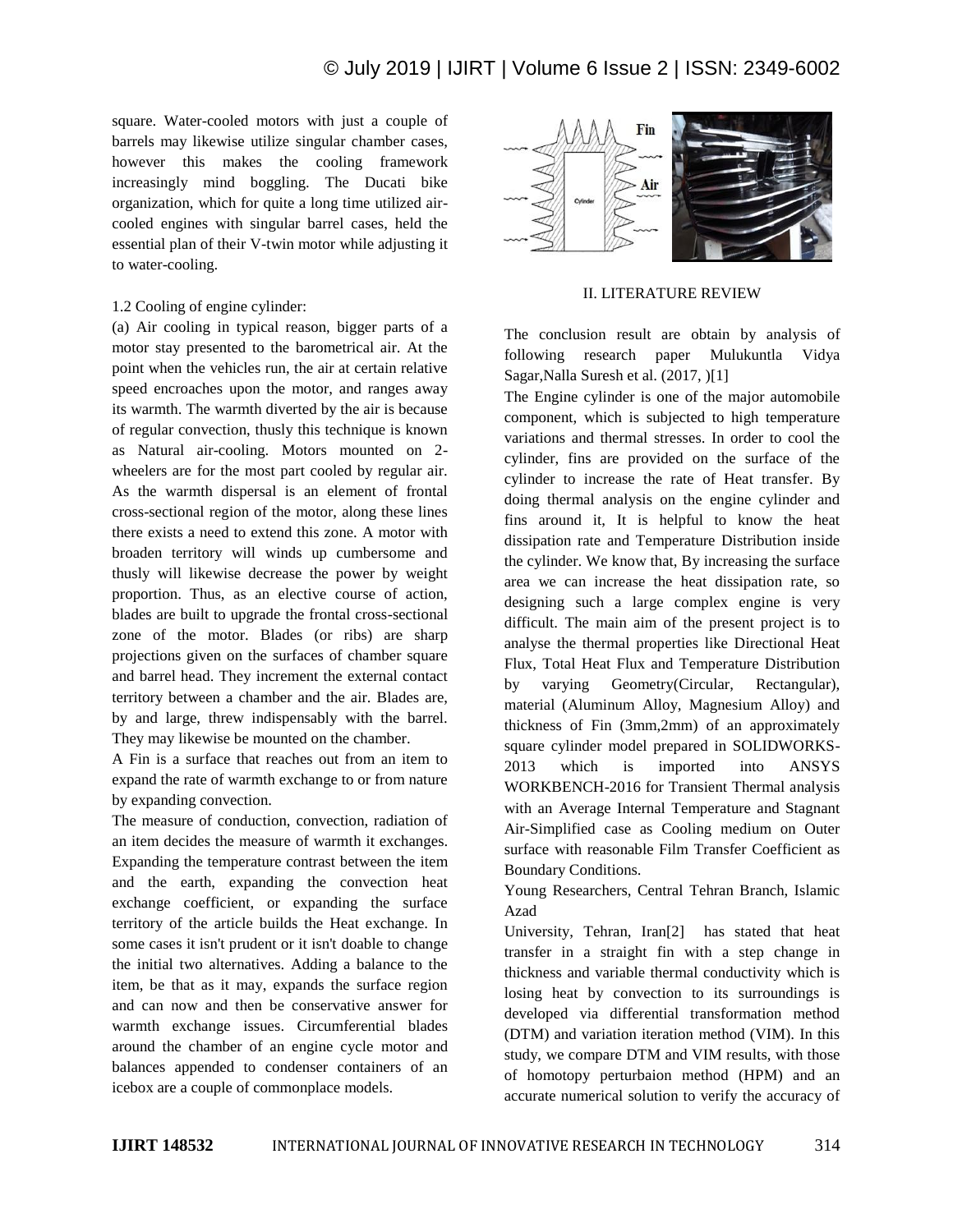the proposed methods. As an important result, it is depicted that the DTM results are more accurate in comparison with those obtained by VIM and HPM. After these verifications the effects of parameters such as thickness ration,  $\alpha$ , dimensionless fin semi thickness, δ, length ratio,  $λ$ , thermal conductivity parameter, β, Biot number, Bi, on the temperature distribution are illustrated.

Ajay Paul et.al.[3] Carried out Numerical Simulations to determine heat transfer characteristics of different fin parameters namely, number of fins, fin thickness at varying air velocities. A cylinder with a single fin mounted and explained it was tested experimentally. The numerical simulation of the same setup was done using CFD. Cylinders with fins of 4 mm and 6 mm thickness were simulated for 1, 3, 4 & 6 fin configurations. They concluded that 1. When fin thickness was increased, the reduced gap between the fins resulted in swirls being created which helped in increasing the heat transfer. 2. Large number of fins with less thickness can be preferred in high speed vehicles than thick fins with less numbers as it helps inducing greater turbulence and hence higher heat transferrin.

Babe and M. Lava Kumar[4] analysed the thermal properties by varying geometry, material and thickness of cylinder fins. The models were created by varying the geometry, rectangular, circular and curved shaped fins and also by varying thickness of the fins. Material used for manufacturing cylinder fin body was Aluminum Alloy 204 which has thermal conductivity of 110-150W/me and also using Aluminum alloy 6061 and Magnesium alloy which have higher thermal conductivities. They concluded that by reducing the thickness and also by changing the shape of the fin to curve shaped, the weight of the fin body reduces thereby increasing the efficiency. The weight of the fin body is reduced when Magnesium alloy is used and using circular fin, material Aluminum alloy 6061 and thickness of 2.5mm is better since heat transfer rate is more and using circular fins the heat lost is more, efficiency and effectiveness is also more.

Phani Raja Rao et.al [5] Analyzed the thermal properties by varying geometry, material and thickness of cylinder fins. Different material used for cylinder fin were Aluminum Alloy A204, Aluminum alloy 6061 and Magnesium alloy which have higher thermal conductivities and shown that by reducing

the thickness and also by changing the shape of the fin to circular shaped, the weight of the fin body reduces thereby increasing the heat transfer rate and efficiency of the fin. The results shows, by using circular fin with material Aluminium Alloy 6061 is better since heat transfer rate, Efficiency and Effectiveness of the fin is more.

Fernando Allan<sup>[6]</sup> simulated the heat transfer from cylinder to air of a two-stroke internal combustion finned engine. The cylinder body, cylinder head (both provided with fins), and piston have been numerically analysed and optimized in order to minimize engine dimensions. The maximum temperature admissible at the hottest point of the engine has been adopted as the limiting condition. Starting from a zero-dimensional combustion model developed in previous works, the cooling system geometry of a two stroke air cooled internal combustion engine has been optimized in this paper by reducing the total volume occupied by the engine. A total reduction of 20.15% has been achieved by reducing the total engine diameter D from 90.62 mm to 75.22 mm and by increasing the total height H from 125.72 mm to 146.47 mm aspect ratio varies from 1.39 to 1.95. In parallel with the total volume reduction, a slight increase in engine efficiency has been achieved.

## III. METHODOLOGY

The primary point this task is to build the warmth dissemination rate of the given motor barrel and to investigate dispersion of various properties like Temperature, Total warmth motion and Directional warmth transition by fluctuating the material utilized for the chamber, Geometry of the Cylinder and Linear Dimensions. There are two different ways to expand the rate of Heat exchange for dissemination of Heat from the Cylinder dividers

- 1. Expanding the Surface Heat exchange coefficient,
- 2. Expanding the Outer surface region of the Component (Cylinder) which is in contact with the surrounding barometrical air.

# 3.1Problem Definition:

In the present Project examination on warm issues on car blades were completed. Examination yields the temperature conduct and Total Heat transition and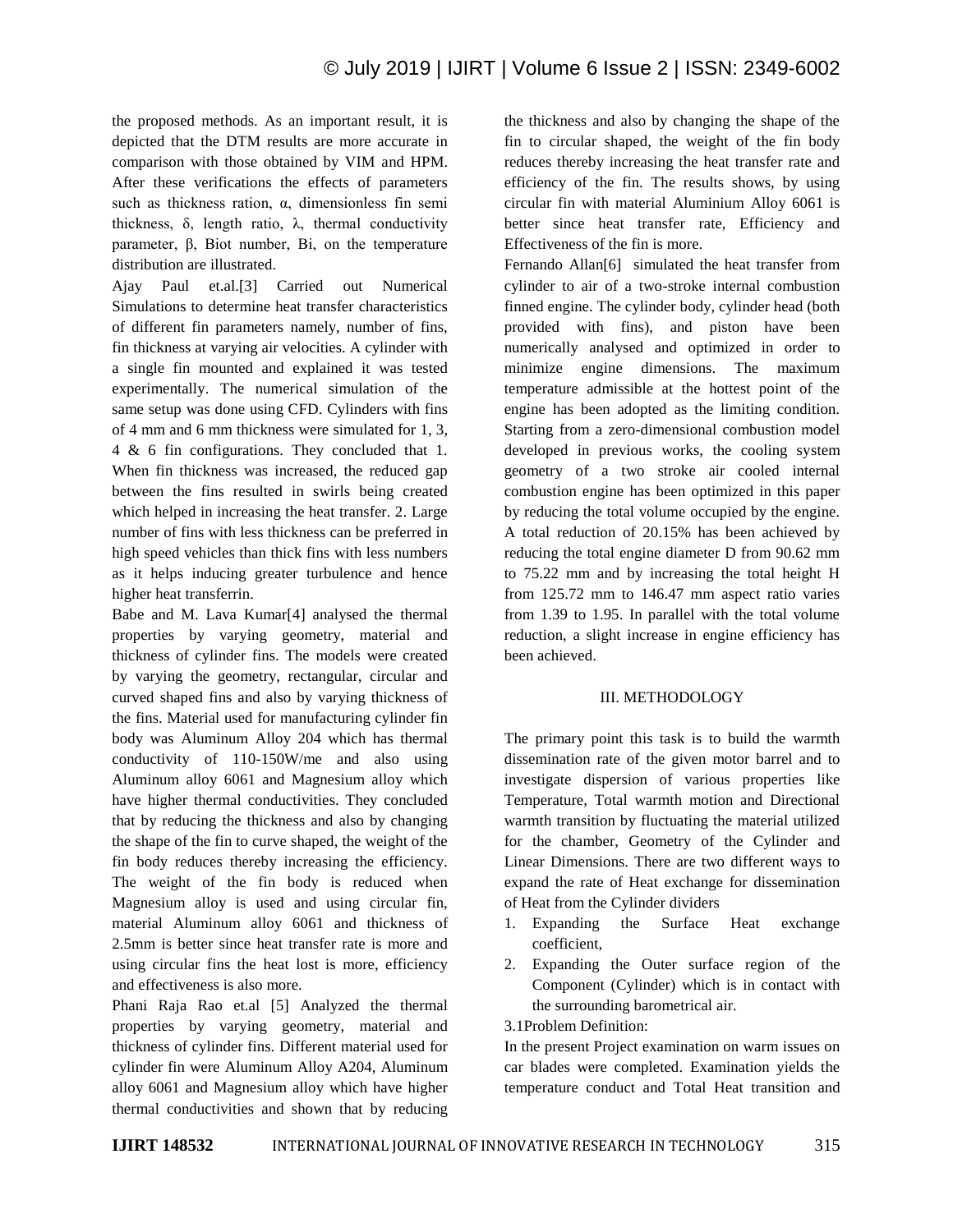Directional heat motion of the Cylinder blades because of high temperature in the burning chamber.

The investigation is improved the situation diverse models of just about a circular motor and a correlation is accordingly settled between them by evolving geometry.

# 3.2 ANSYS Workbench

The ANSYS Workbench Toolbox shows the kinds of information that you can add to your undertaking. The Toolbox is setting delicate; as you select distinctive things in the Project Schematic or different workspaces, the substance of the Toolbox may change to mirror the segments and activities accessible to you. When working in different workspaces, for example, Engineering Data or Parameters, you can come back to the Project Workspace by tapping the Return to Project catch on the Toolbar.

Assumptions for analysis:

- The temperature of the surrounding air does not change significantly.
- Constant heat transfer coefficient is considered at the air side.
- The heat generation is neglected.
- Loads are constant.
- Most of physical properties are constant

# IV. GEOMETRY DETAIL

The geometrical modal is divided into two parts

- 1) Main geometrical modal
- 2) Modified geometrical modal
- 1) Main geometrical modal:-
- 1. Understand the given model's best and textual style sees plainly and their measurements,
- 2. Adjust the Unit system in CATIA V5 as SI system.
- 3. Draw one side of front view with assumed dimensions.
- 4. Draw the fin length, groove length, upwards projection of cylinder and Projection distance from centre line.
- 5. The internal and external diameter of the cylinder are fixed,
- 6. Then by using revolute command revolute the drawn section,

7. Now the geometrical modal is ready.





Fig. 3.2 geometrical modal of cylinder barrel in CATIA V5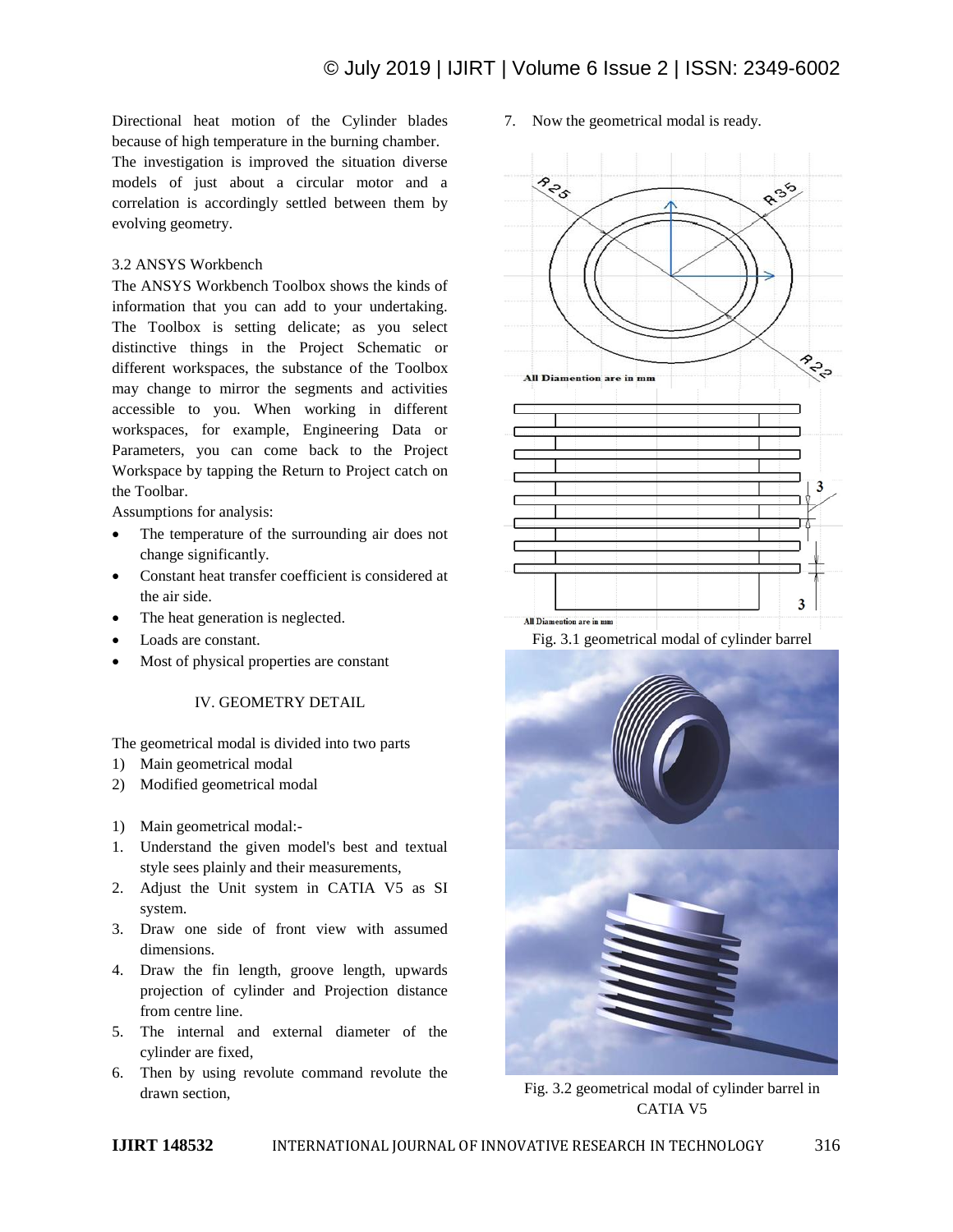# © July 2019 | IJIRT | Volume 6 Issue 2 | ISSN: 2349-6002

- 2) Modified geometrical modal
- 1. Draw the same modal as old model.
- 2. 2. Now draw the modified geometry on the top view of the cylinder barrel.
- 3. Select the necessary commend &draw the modified modal.

If we consider single circular fin, then total area of the fin is

Area of the fin  $(a)$ 

 $a = \pi (35)^2 - \pi (25)^2$ 

 $= 3848.451 - 1963.495$ 

 $= 1884.956$  mm<sup>2</sup>

Surface area of the thickness of the fin

 $2\pi r = 2\pi(35)$  $=219.91*3$ 

 $=659.73$  mm<sup>2</sup>

Total surface area (A)

 $= 1884.956 + 659.73 + 1884.956$ 

 $A = 4429.642$  mm<sup>2</sup>

After creating a hole of 2 mm radius at 4 times then we have lost some area but also we can get some extra surface area.

We lost some area

 $= \pi r^2$ 

 $=\pi(2)^{2}*2=25.14$ 

 $= 25.14*4= 100.56$ mm<sup>2</sup>

And we are getting more area

$$
=2\pi r
$$

$$
=2\pi(2)=12.57
$$

 $=12.57*3=150.84*4=603.36$ mm<sup>2</sup>





Fig 3.3 geometrical modal of modified cylinder barrel



Fig 3.4 geometrical modal of modified cylinder barrel in CATIA V5

# V. EXPERIMENTAL DETAIL

### 4.1 BOUNDRY CONDITION

| S.N. | <b>LOADS</b>      | <b>UNITS</b> | <b>VALUE</b> |
|------|-------------------|--------------|--------------|
|      | Inlet temperature |              | 1073         |
|      | Film coefficient  | $W/m^2K$     |              |
|      | Ambient           |              | 303          |
|      | temperature       |              |              |
|      | Material          |              | Aluminium    |
|      |                   |              | Alloy,       |

### 4.2. MATERIAL DATA:

Aluminium Alloy:

| Density                | 2770 kg m <sup><math>\sim</math>-3</sup> |
|------------------------|------------------------------------------|
| Coefficient of Thermal | 2.3e-005 $C^{\wedge}$ -1                 |

<sup>2.1</sup> surface geometry:-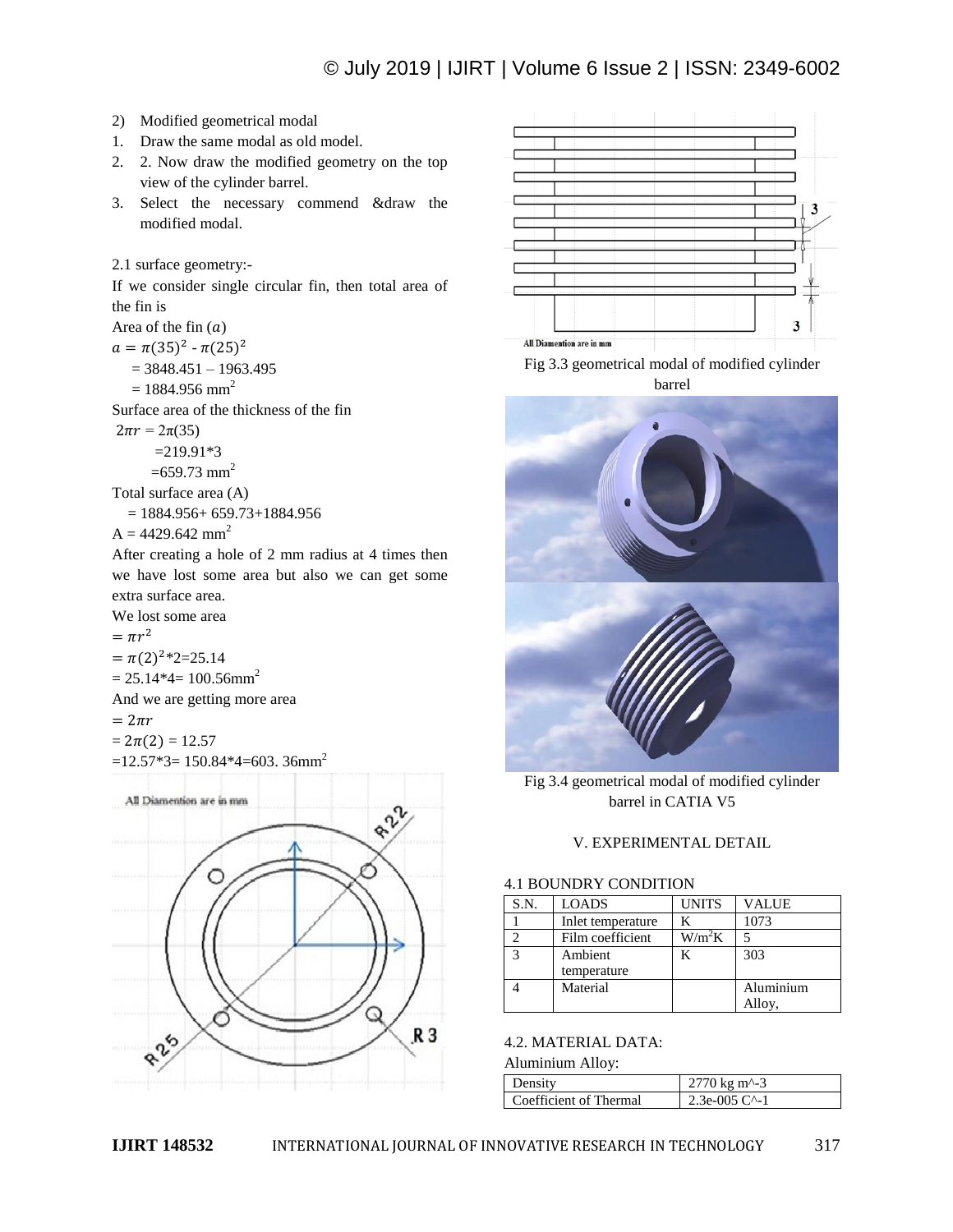| Expansion     |                                                        |
|---------------|--------------------------------------------------------|
| Specific Heat | 875 J kg <sup><math>\sim</math></sup> -1<br><b>س</b> ے |

Now we analyse both models in the ANSYS software. First we insert both models in ANSYS software &after that we mesh the model & calculate the result.

### VI. MESHING OF THE MODEL

Meshing is defined as the process of dividing the whole component into number of elements so that whenever the load is applied on the component it distributes the load uniformly called as meshing.

Meshing is just a tool used in the designing software to divide the whole component into finite no. of small elements as per requirement. The size of the divided element must be as small as possible so that the total no. of of elements divided must be large as possible, which helps the the results to be accurate.



Fig 5.1 Meshing of main cylinder model



Fig 5.2 meshing of the modified geometry model

## VII. RESULT & DISSCUSION

In the present analysis we will analyse both Heat flux and heat transfer distribution. In both the analyses we will see what happens in the Heat flux and heat transfer; instead we are improving the engine surface area of the cylinder.

In this analysis, we will also look at the two types of analysis.

- (1) Steady state analysis,
- (2) Transient state analysis.

In Transient state analysis, we take some time to analyse the interval in the analysis and see what the difference in heat distribution & heat flux and how much heat distribution is done over time. In this analysis, we have made the cylinders of aluminium alloy, if we change it, and then take another material, and then what difference does it take?

## REFERENCE

- [1] 1. Vishal Sapkal, Kamal Ukey, "DESIGN AND ANALYSIS OF CYLINDER HEAD OF AN ENGINE" International Research Journal of Engineering and Technology (IRJET) Volume: 05 Issue: 05 | May-2018
- [2] Mulukuntla Vidya Sagar, Nalla Suresh "Thermal Analysis of Engine Cylinder with Fins by using ANSYS Workbench" International Journal of Engineering Research & Technology (IJERT) Vol. 6 Issue 06, June – 2017 ISSN: 2278-0181
- [3] Kunal S. Nagrik, Nawaz M. Merchant, Mukesh S. Rajpurohit, Swanand S. Pachpore Design, analysis and comparing for a different cylinder head of C.I. Engine ISSN: 2454 132X (Volume3, Issue2).2016
- [4] Sagar P Mistry,Prof. Roshni R. Kapadia, Prof. Tejal A. Raval "Review Paper on Four Cylinder Four Stroke Petrol Engine" 2016 IJEDR | Volume 4, Issue 4 | ISSN: 2321-9939.
- [5] Shubham Shrivastava1, Shikar Upadhyay Thermal Analysis of IC Engine Cylinder Block with Fins Perpendicular to the Axis of Piston Movement Vol. 3, Issue 2, pp: (139-149), Month: October 2015 - March 2016,
- [6] Subodh Kumar Sharma, P. K. Saini, and N. K. Samria "Experimental Thermal Analysis of Diesel Engine Piston and Cylinder Wall" Journal of Engineering Volume 2015, Article ID 178652,
- [7] Mr. Mehul S. Patel1, Mr. N.M.Vora "Thermal Analysis of I C Engine cylinder fins array using CFD" International Journal of Advance Engineer ing and Research Development (IJAERD) Volume 1,Issue 5,May 2014, e-ISSN: 2348 – 4470.